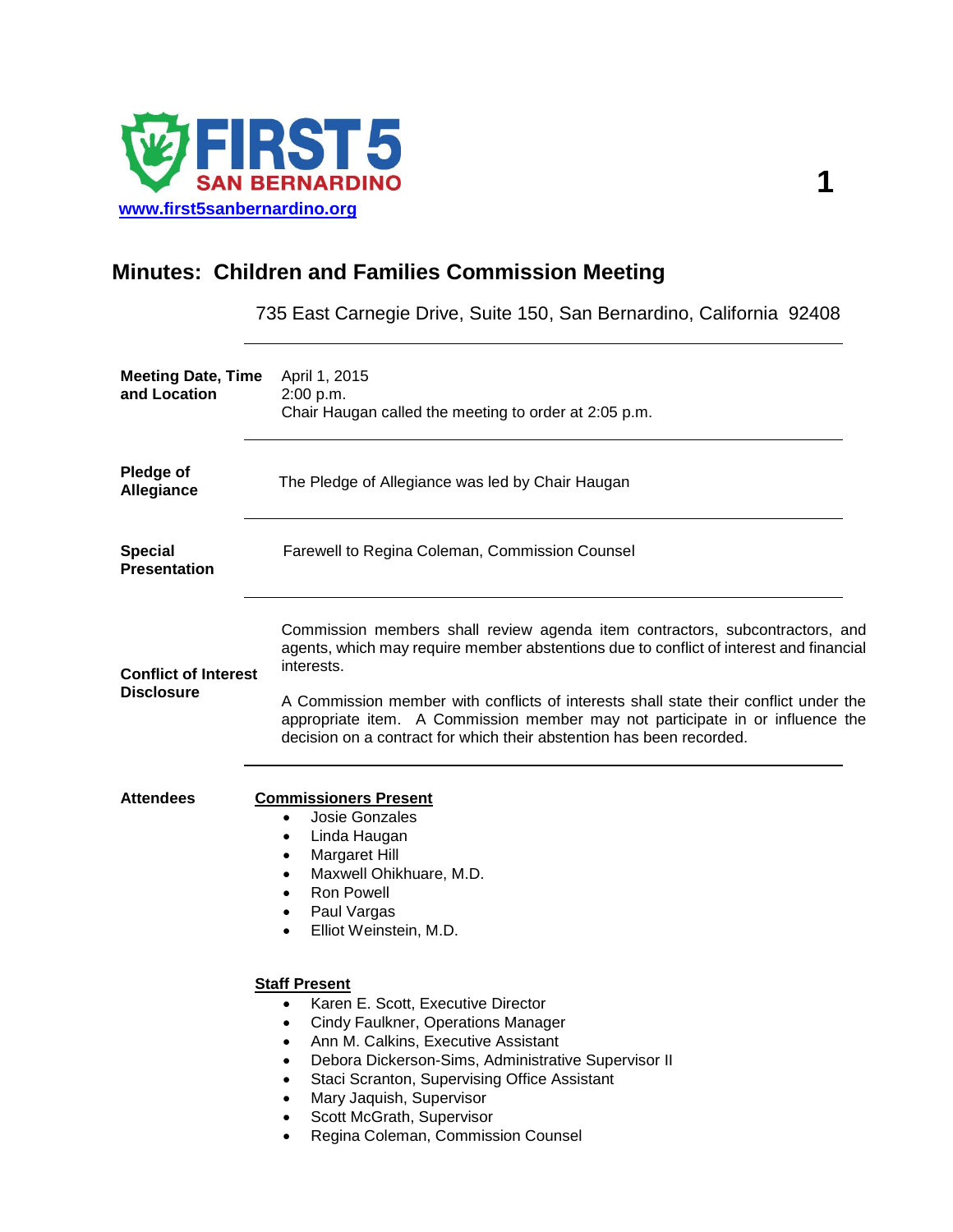|                                     | Bobbi Albano, Staff Analyst II<br>٠<br>Amanda Ferguson, Staff Analyst II<br>$\bullet$<br>Ruth Ann Martinez, Staff Analyst II<br>$\bullet$<br>Chrystina Smith-Rasshan, Staff Analyst II<br>$\bullet$<br>Ronnie Thomas, Staff Analyst II<br>$\bullet$<br>LuCretia Dowdy, Office Assistant-Public Relations<br>$\bullet$<br>Leslie Fountain, Media Specialist II<br>$\bullet$<br>William Kariuki, Staff Analyst II<br>$\bullet$<br>Ronnie Thomas, Staff Analyst II |
|-------------------------------------|-----------------------------------------------------------------------------------------------------------------------------------------------------------------------------------------------------------------------------------------------------------------------------------------------------------------------------------------------------------------------------------------------------------------------------------------------------------------|
| Report-<br>Karen E. Scott           | April is a big month for bringing awareness to issues that affect children.                                                                                                                                                                                                                                                                                                                                                                                     |
| <b>Executive</b><br><b>Director</b> | April is designated as Child Abuse Prevention Month, Autism Awareness and includes<br>the week of April 12-18 as Week of the Young Child.                                                                                                                                                                                                                                                                                                                       |
|                                     | There are many activities supporting these causes and you will find some of them in<br>this month's report.                                                                                                                                                                                                                                                                                                                                                     |
|                                     | Please "Save The Date" of Monday, May 11th at 10:00 a.m. here at First 5 for the<br>annual Commissioners Program and Budget Workshop                                                                                                                                                                                                                                                                                                                            |
|                                     | Also, April 2nd is the date for the Children's Network Breakfast at the National Orange<br>Show. Ann has tickets for Commissioners interested in attending.                                                                                                                                                                                                                                                                                                     |
|                                     | First 5 State and Association meetings will be held in Sacramento on April 22-23.                                                                                                                                                                                                                                                                                                                                                                               |
| <b>Changes to</b>                   | Ann Calkins, Commission Secretary, announced the following changes:                                                                                                                                                                                                                                                                                                                                                                                             |
| the Agenda                          | Agenda Item 13 I San Bernardino City Unified Contract EC010, Amendment A2 will be<br>continued to the May 6 <sup>th</sup> Commission Meeting.                                                                                                                                                                                                                                                                                                                   |
|                                     | Due to this continuation, Agenda Item 13 will read as follows:<br>Approved Early Care and Education (RFP 11-03) Contract Amendments for Fiscal<br>Year 2015-16 in the amount of \$4,466,010 for a cumulative total amount from Fiscal<br>Years 2012 through 2016 of \$22,437,896. The Fiscal Impact for this Agenda Item is<br>\$4,466,010.                                                                                                                     |
|                                     | A metica waa mada ku Cammindonar Cantalan and naanndad ku Cammindo                                                                                                                                                                                                                                                                                                                                                                                              |

**Consent**

A motion was made by Commissioner Gonzales and seconded by Commissioner Weinstein to approve the Consent Items. Without further comment or objection, motion carried by unanimous vote.

| Item No. | <b>CONSENT</b>                                                                                                                                                                                                                                                                                                                                                                                                                                          |
|----------|---------------------------------------------------------------------------------------------------------------------------------------------------------------------------------------------------------------------------------------------------------------------------------------------------------------------------------------------------------------------------------------------------------------------------------------------------------|
| 1        | Approve minutes of March 4, 2015 Commission Meeting                                                                                                                                                                                                                                                                                                                                                                                                     |
|          | (Presenter: Ann M. Calkins, Executive Assistant, 252-4252)                                                                                                                                                                                                                                                                                                                                                                                              |
| 2        | Approve Employment Contracts, effective May 2, 2015, between the County of San<br>Bernardino, Children and Families Commission, and:<br>A. Deborah Forthun-Kitchen, Office Assistant II, for an annual cost of \$40,562<br>(\$26,749 Salary, \$13,813 Benefits); and<br>B. Elizabeth Martinez, Office Assistant II, for an annual cost of \$40,562<br>(\$26,749 Salary, \$13,813 Benefits)<br>(Presenter: Karen E. Scott, Executive Director, 252-4252) |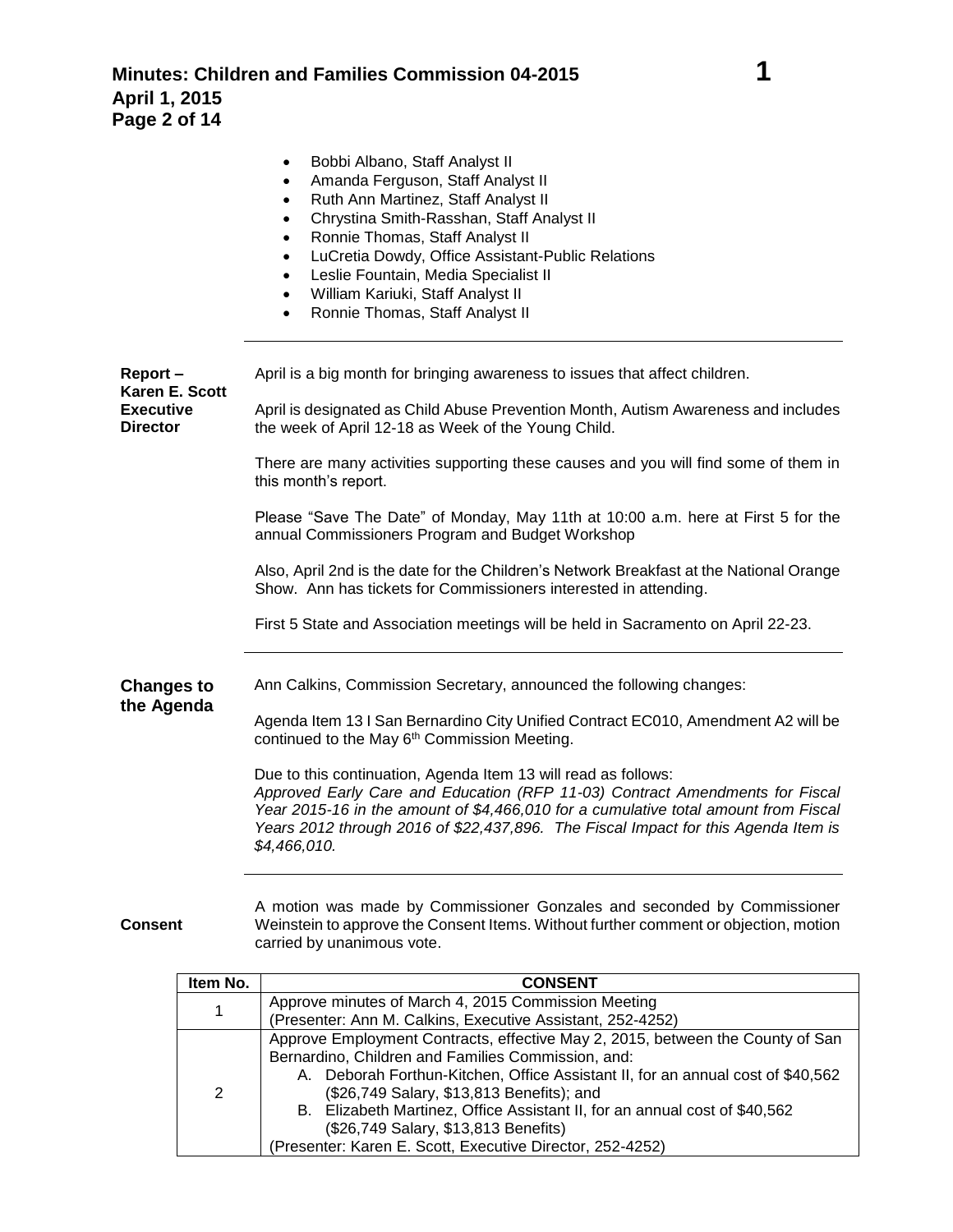| Item No. | <b>DISCUSSION</b>                                                                                                                                                                                                                                                                                                                                                                                                                                                                                                                                                                                                                                                                                                                                                                                                                                                      |
|----------|------------------------------------------------------------------------------------------------------------------------------------------------------------------------------------------------------------------------------------------------------------------------------------------------------------------------------------------------------------------------------------------------------------------------------------------------------------------------------------------------------------------------------------------------------------------------------------------------------------------------------------------------------------------------------------------------------------------------------------------------------------------------------------------------------------------------------------------------------------------------|
|          | Conduct Public Hearing on California Children and Families Commission Annual                                                                                                                                                                                                                                                                                                                                                                                                                                                                                                                                                                                                                                                                                                                                                                                           |
|          | Report Fiscal Year 2013-14.                                                                                                                                                                                                                                                                                                                                                                                                                                                                                                                                                                                                                                                                                                                                                                                                                                            |
|          | (Presenter: Cindy Faulkner, Operations Manager, 909 252-4253)                                                                                                                                                                                                                                                                                                                                                                                                                                                                                                                                                                                                                                                                                                                                                                                                          |
| 3        | The Public Hearing was conducted highlighting the support and work of the State<br>First 5 Commission related to Developmental Screenings and Services, Race To<br>The Top Early Learning Challenge, CARES Plus, and Tobacco Cessation.<br>Commissioners were directed to Appendix A of the report to find a complete<br>description of the services of First 5 California by result areas (child development<br>child health, family functioning, and systems of care). Commission was also<br>informed evaluation results show that First 5 California and the county commissions<br>seek to provide families most in need with services that prepare children to enter<br>school ready to learn and thrive.                                                                                                                                                         |
|          | No public comments were presented on this item.                                                                                                                                                                                                                                                                                                                                                                                                                                                                                                                                                                                                                                                                                                                                                                                                                        |
| 4        | Approve Contract IC028 in the amount of \$149,200 with Matrix Outcomes Model<br>LLC for implementation of and access to the Family Development Matrix (FDM), a<br>complementary assessment, case management and evaluation tool to be used by<br>agencies awarded contracts under the Family and Community Support and<br>Partnerships - Family Support Services (FCSP-FSS) Initiative.<br>(Presenter: Scott McGrath, Supervisor, 252-4259)<br><b>Discussion</b><br>Commissioner Gonzales asked what "on-going training" actually means.<br>Mr.<br>McGrath explained once indicators are developed and in use, the agencies will be                                                                                                                                                                                                                                    |
|          | convened to collect and review the data and train them on best practices. This is an<br>on-line database. This contract pays for the use of the database, training and<br>technical support.<br><b>Public Comment</b><br>None<br>A motion was made by Commissioner Hill and seconded by Commissioner                                                                                                                                                                                                                                                                                                                                                                                                                                                                                                                                                                   |
|          | Weinstein to approve Agenda Item 3. Without further comment or objection, motion                                                                                                                                                                                                                                                                                                                                                                                                                                                                                                                                                                                                                                                                                                                                                                                       |
| 5        | carried by unanimous vote.<br>Approve Health Services (RFP 11-02) Contract Amendments for Fiscal Year 2015-<br>16 in the amount of \$1,753,659 for a cumulative total amount from Fiscal Years 2012<br>through 2016 of \$6,940,632 with the following:<br>A. American Lung Association, Contract HW034 A2 in the amount of \$127,393<br>B. County of San Bernardino Arrowhead Regional Medical Center, Contract<br>HW043 A1 in the amount of \$222,038<br>C. County of San Bernardino Department of Public Health, Contract HW032<br>A2 in the total amount of \$720,102<br>D. Loma Linda University Medical Center, Contract HW036 A1 in the amount<br>of \$204,882<br>E. Social Science Services Inc., Contract HW037 A2 in the amount of<br>\$479,244<br>(Presenter: Scott McGrath, Supervisor, 252-4259)<br><b>Continued from March 4, 2015 Commission Meeting</b> |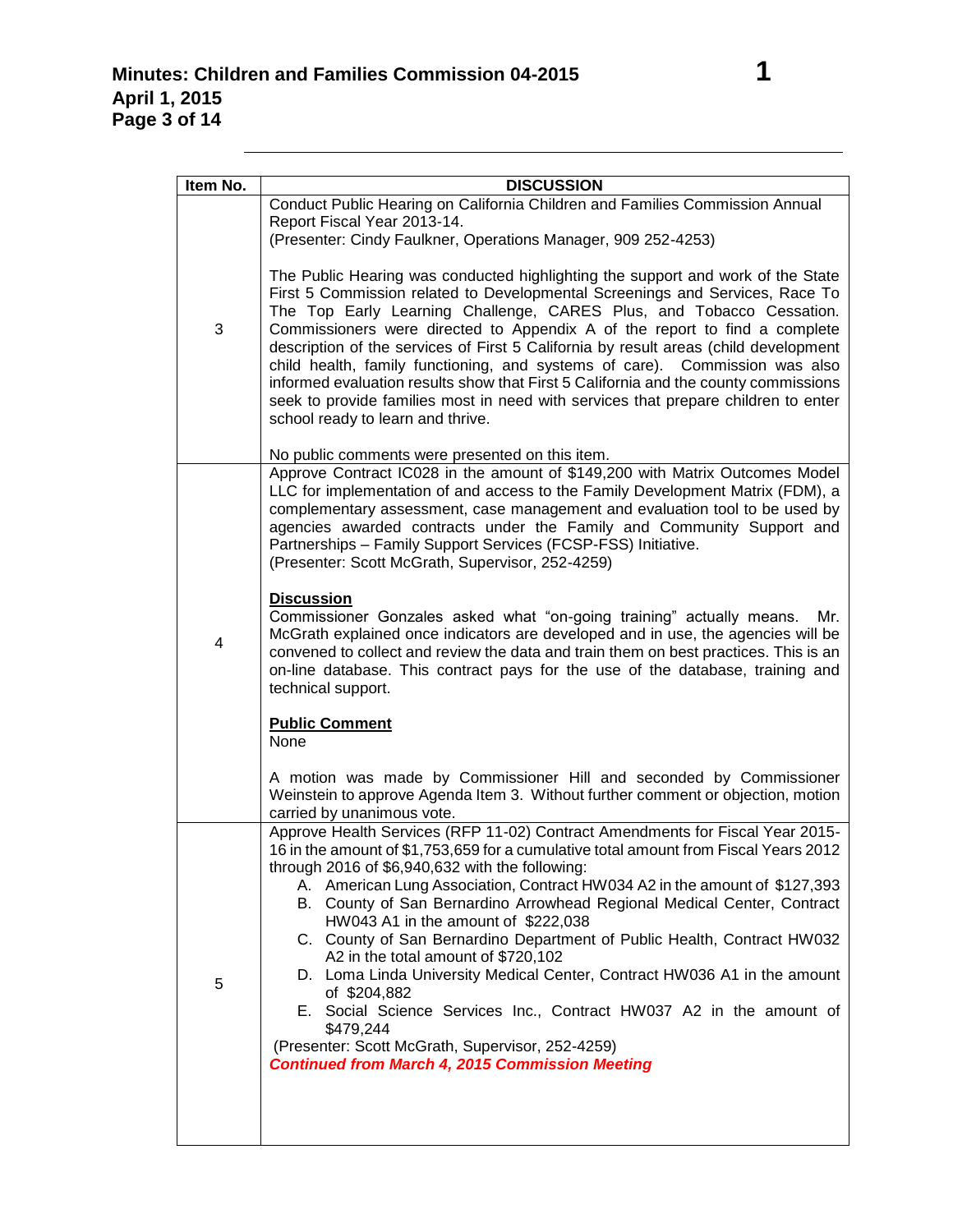|   | <b>Discussion</b>                                                                                                                                                                                                                                                                                                                                                                                                                                                                                                                                                                                                                                                                                                                                                                                                                                                                                                                                                                                                                                                                                      |
|---|--------------------------------------------------------------------------------------------------------------------------------------------------------------------------------------------------------------------------------------------------------------------------------------------------------------------------------------------------------------------------------------------------------------------------------------------------------------------------------------------------------------------------------------------------------------------------------------------------------------------------------------------------------------------------------------------------------------------------------------------------------------------------------------------------------------------------------------------------------------------------------------------------------------------------------------------------------------------------------------------------------------------------------------------------------------------------------------------------------|
|   | Commissioner Gonzales asked if other agencies, such as South Coast Air Quality<br>Management, have been contacted for opportunities to partnership and to seek<br>matching funds, and is this something we could consider.  Karen Scott, Executive<br>Director stated this topic will be discussed at the upcoming Program and Budget<br>Workshop on May 11 <sup>th</sup> .                                                                                                                                                                                                                                                                                                                                                                                                                                                                                                                                                                                                                                                                                                                            |
|   | Vice-Chair Ohikhuare abstained from Item 5C due to his position as San Bernardino<br>County Public Health Officer.                                                                                                                                                                                                                                                                                                                                                                                                                                                                                                                                                                                                                                                                                                                                                                                                                                                                                                                                                                                     |
|   | <b>Public Comment</b><br>None                                                                                                                                                                                                                                                                                                                                                                                                                                                                                                                                                                                                                                                                                                                                                                                                                                                                                                                                                                                                                                                                          |
|   | A motion was made by Commissioner Gonzales and seconded by Commissioner<br>Weinstein to approve Agenda Item 5. With Vice-Chair Ohikhuare abstaining from<br>Item 5C and without further comment or objection, motion carried by unanimous<br>vote.                                                                                                                                                                                                                                                                                                                                                                                                                                                                                                                                                                                                                                                                                                                                                                                                                                                     |
|   | Approve Contract HW054 with San Bernardino County Department of Public Health<br>(DPH) in the amount of \$1,490,423 to implement the BONUS (Babies Optimal<br>Nutrition with Ultimate Support) program to provide lactation support services<br>countywide for Fiscal Years 2015-2018.<br>(Presenter: Scott McGrath, Supervisor, 252-4259)                                                                                                                                                                                                                                                                                                                                                                                                                                                                                                                                                                                                                                                                                                                                                             |
| 6 | <b>Discussion</b><br>Commissioner Weinstein asked if this information will be given to all new mothers in<br>the County. Mr. McGrath stated the reach of this program will be determined within<br>the first six months and that the goal is to give this information to as many people as<br>possible. Commissioner Weinstein asked if it's possible to work with the hospitals<br>so that when patients are discharged this information will be included in their<br>discharge packet. Mr. McGrath answered yes, that is the plan, along with giving<br>information to pre-natal providers.                                                                                                                                                                                                                                                                                                                                                                                                                                                                                                          |
|   | Commissioner Hill stated she serves on the board of Community Hospital of San<br>Bernardino and one of the concerns was the limited number of women who were<br>Commissioner Hill commented she is glad this issue is being<br>breastfeeding.<br>addressed and that staff will be working with local hospitals in the area.                                                                                                                                                                                                                                                                                                                                                                                                                                                                                                                                                                                                                                                                                                                                                                            |
|   | Commissioner Gonzales asked that the 24-hr hotline be connected to 2-1-1 in some<br>way. Commissioner Gonzales asked what the following statement means: "Program<br>can provide lactation support services." Mr. McGrath explained the program is to<br>educate and get people to support women in continuing lactation upon their release<br>from the hospital. Commissioner Gonzales asked if these programs are not already<br>in place at the hospitals. Mr. McGrath stated that a service gap has been identified<br>that needs to be addressed. Commissioner Gonzales stated she recommends<br>finding existing resources or programs that are already being funded by someone<br>other than First 5. Ideally, a collection of all the different program information that's<br>already in place and then coordinate a "directory" which could be given to any mom.<br>Staff should reach out to Arrowhead Regional Medical Center and La Leche League.<br>Commissioner Gonzales asked for more information on what this item is going to do<br>that's different than what's already being done. |
|   | Karen Scott stated staff has spent the last three years researching and identifying<br>the gaps and have worked very closely with entities who might receive funding and<br>are responsible for what happens to those babies upon discharge from the hospital.<br>Ms. Scott stated that in a report published two years ago by the State and Hospital<br>Association, San Bernardino County ranked 51 <sup>st</sup> out of 58 counties in exclusive                                                                                                                                                                                                                                                                                                                                                                                                                                                                                                                                                                                                                                                    |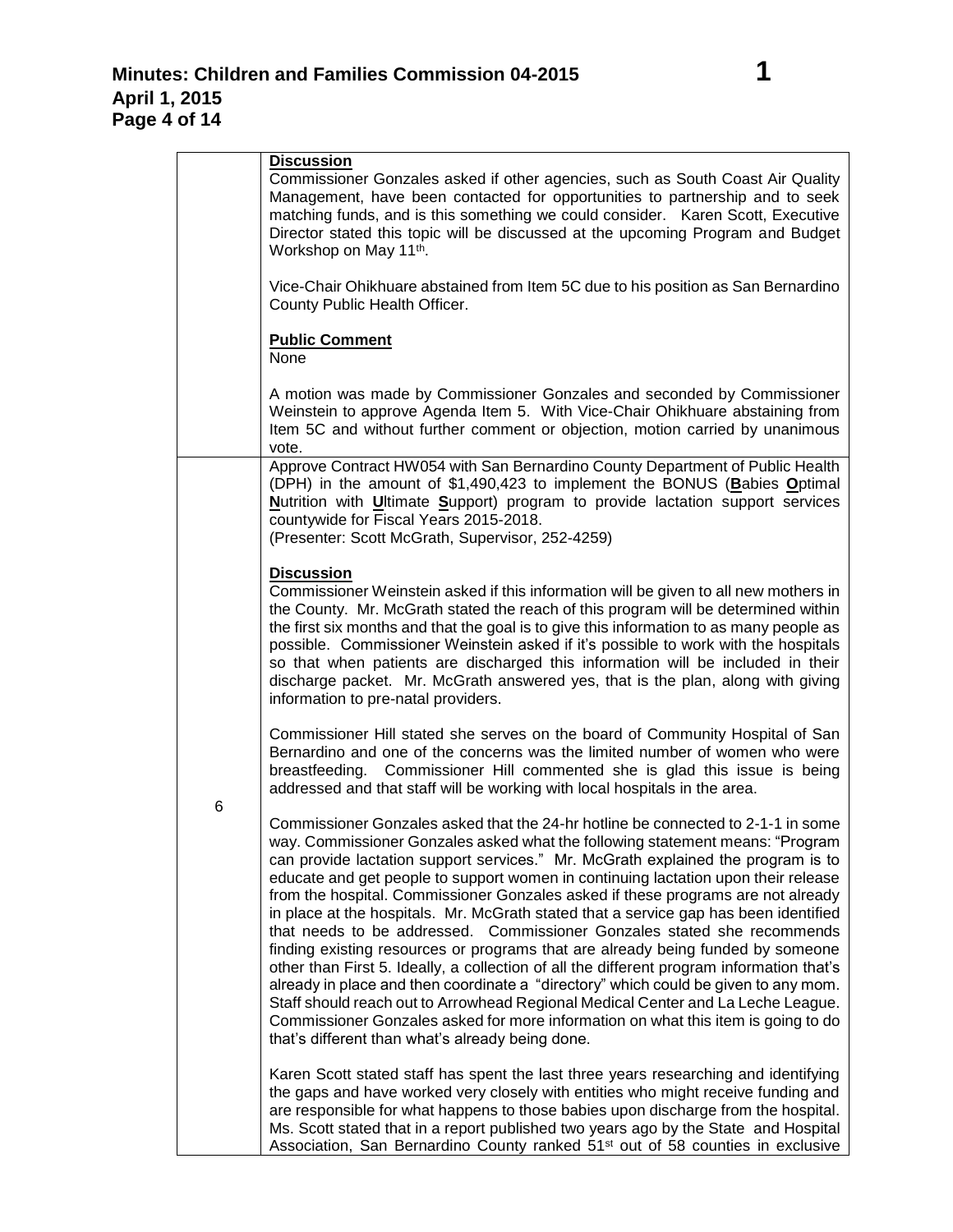breastfeeding. The Department of Public Health will continue to identify resources and develop partnerships with the hospitals. Everything currently being done in the County is not enough to bring the County up to an acceptable level of support for mothers to continue breastfeeding.

Commissioner Gonzales asked why not support those systems already in place since they are using their staff and their resources. Especially in light of the fact that First 5 has dwindling resources. If we want to promote this, why not enable those existing agencies (hospitals, clinics, etc.) to expand their services. Our role could be to bring existing agencies together and encourage and fund them versus First 5 funding the County Public Health Department.

Commissioner Weinstein commented that one of the problems facing hospitals is that some have very good programs while others do not. Often times, mothers give birth in one county and live in another and do not know where to go or have not heard about these resources. Having this kind of program will be a great resource. Instead of hearing that mothers have to quit breastfeeding because they don't know what to do, Commissioner Weinstein stated that he would now be able to give them information on who to contact. Commissioner Weinstein stated this is something that is definitely missing and in his experience he sees this as a great opportunity to reach out to many new mothers.

## **Public Comment**

Daniel Perez, Division Chief, Department of Public Health stated his office spent the last year visiting clinics and hospitals to assess where gaps existed. The gaps were systemic with various disparity throughout the County. This project would enable a Community Liaison to gather a collection of services available and resources into the 2-1-1 system. A lactation consultant would also serve as a conduit for resources and services. With this program, there would be access to licensed consultants at all hours of the night when crises may occur. New mothers would receive help and also obtain referrals for other services. Also included in this program's budget, are Health Education Service Specialists who will help support success by enabling new mothers to continue breastfeeding for three, six, and nine months, or more.

Mr. Perez explained there is on-going collaboration with various coalitions throughout the County (Inland Empire Breastfeeding Coalition, St. Mary's Medical Center, Inland Empire's Baby Friendly hospital network, and San Bernardino County Breastfeeding Collaborative). His department is also working with the San Bernardino County Maternal Health Task Force which is addressing the issue of post-partum depression. A lactation consultant will also conduct a maternal health screening for post-partum depression. Mr. Perez stated his office is also working with the Inland Empire Perinatal Maternal Health Collaborative. This is a systems approach in terms of coordinating and allocating resources for new mothers.

Commissioner Gonzales asked what the \$1,490,423 pays for. Mr. Perez answered it pays for the coordinating of services and lactation support. Mr. Perez stated his department will sub-contract with 2-1-1 who will hire the consultants with guidance from Public Health to ensure quality of service.

Karen Scott commented that new mothers will also have the chance to use Skype in this program. Such resources as breast pumps and breast feeding bras will also be included in this budget.

Commissioner Powell asked for clarification regarding what area this program covers; is it Regional or County-wide? Mr. Perez answered it covers the whole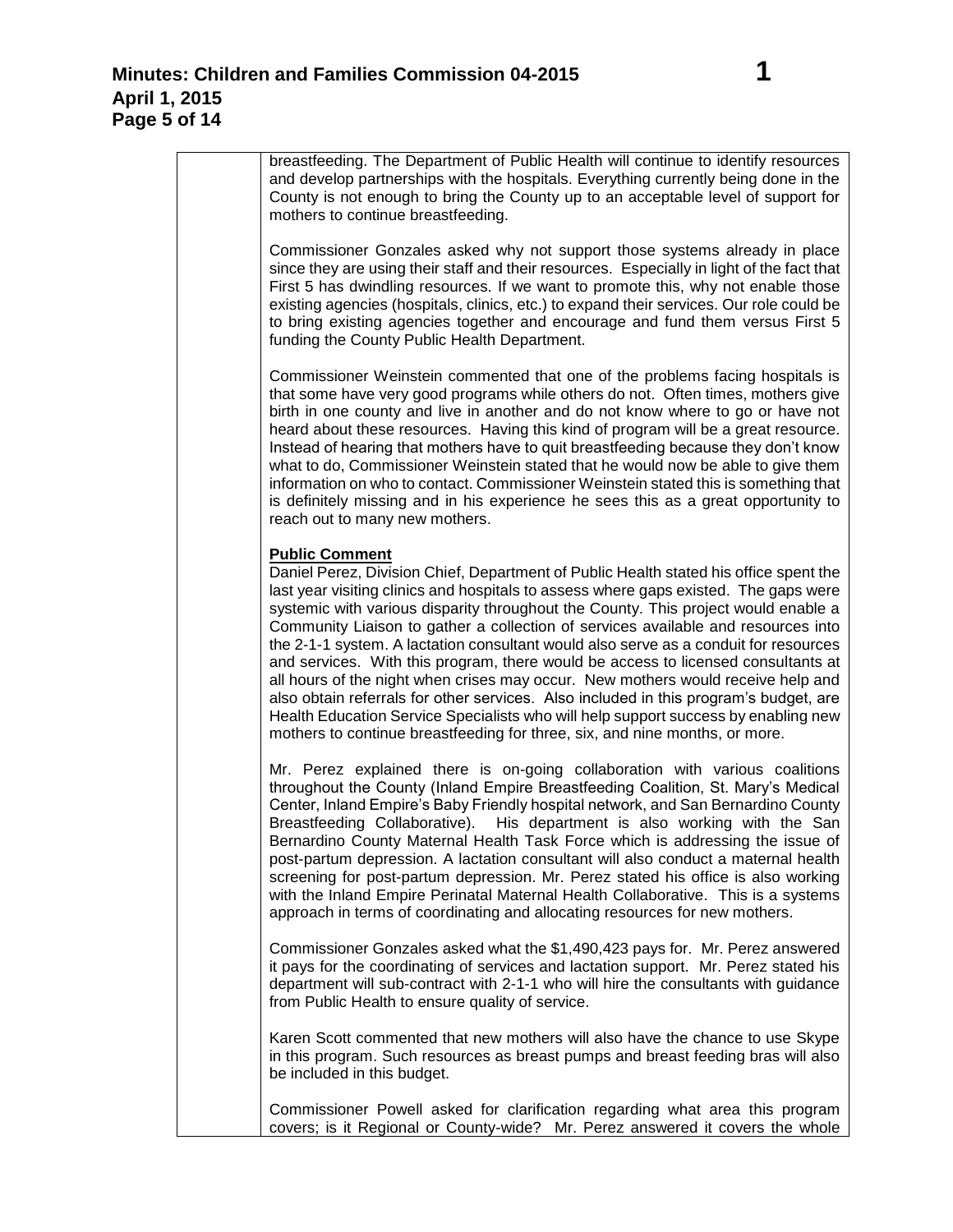$\overline{a}$ 

|                | County. The term "Regional Breastfeeding Liaison" is a title the State WIC<br>Department uses and Public Health is modeling this program after the State's.<br>Chair Haugan abstained due to her position as Appointing Authority over the<br>Department of Public Health. Vice-Chair Ohikhuare abstained due to his position<br>as San Bernardino County Public Health Officer.                                                                                                                     |
|----------------|------------------------------------------------------------------------------------------------------------------------------------------------------------------------------------------------------------------------------------------------------------------------------------------------------------------------------------------------------------------------------------------------------------------------------------------------------------------------------------------------------|
|                | A motion was made by Commissioner Hill and seconded by Commissioner Powell<br>to approve Agenda Item 6. With Chair Haugan and Vice-Chair Ohikhuare abstaining<br>and without further comment or objection, motion carried by unanimous vote.                                                                                                                                                                                                                                                         |
| $\overline{7}$ | Approve Amendment A2 to Contract SI016 with Children's Network in the amount<br>of \$185,474 for a cumulative total amount of \$541,087 for the coordination of the<br>services provided by the Screening, Assessment, Referral and Treatment (SART)<br>Coordinator for Fiscal Year 2015-16.<br>(Presenter: Amanda Ferguson, Staff Analyst II, 252-4256)<br><b>Continued from March 4, 2015 Commission Meeting</b>                                                                                   |
|                | <b>Discussion</b><br>Commissioner Gonzales stated she thought this item was for a one-year alignment<br>so they would end simultaneously. Cindy Faulkner, Operations Manager clarified<br>this is a one-year contract amendment that is in alignment with the Department of<br>Behavioral Health for SART services.                                                                                                                                                                                  |
|                | <b>Public Comment</b><br>None                                                                                                                                                                                                                                                                                                                                                                                                                                                                        |
|                | Chair Haugan abstained due to her position as Appointing Authority over Children's<br>Network.                                                                                                                                                                                                                                                                                                                                                                                                       |
|                | A motion was made by Commissioner Gonzales and seconded by Commissioner<br>Hill to approve Agenda Item 7. With Chair Haugan abstaining and without further<br>comment or objection, motion carried by unanimous vote.                                                                                                                                                                                                                                                                                |
| 8              | Approve Amendment A5 to Contract CE009 with the County of San Bernardino on<br>behalf of Children's Network extending and increasing the contract for one year for<br>\$390,165 for FY 2015-16 for a total contract amount not to exceed \$2,070,503 to<br>continue implementation of countywide educational campaigns and community<br>events addressing child abuse prevention.<br>(Presenter: Bobbi Albano, Staff Analyst II, 252-4266)<br><b>Continued from March 4, 2015 Commission Meeting</b> |
|                | <b>Discussion</b><br><b>None</b>                                                                                                                                                                                                                                                                                                                                                                                                                                                                     |
|                | <b>Public Comment</b><br>None                                                                                                                                                                                                                                                                                                                                                                                                                                                                        |
|                | Chair Haugan abstained due to her position as Appointing Authority over Children's<br>Network.                                                                                                                                                                                                                                                                                                                                                                                                       |
|                | A motion was made by Commissioner Weinstein and seconded by Commissioner<br>Gonzales to approve Agenda Item 8. With Chair Haugan's abstention and without<br>further comment or objection, motion carried by unanimous vote.                                                                                                                                                                                                                                                                         |
| 9              | Approve Contract SI020 with Children's Fund for the Emergency Needs Program for<br>Fiscal Years 2015-18 in an amount not to exceed \$552,990 per year for a total<br>amount of \$1,658,970.<br>(Presenter: Bobbi Albano, Staff Analyst II, 252-4266)                                                                                                                                                                                                                                                 |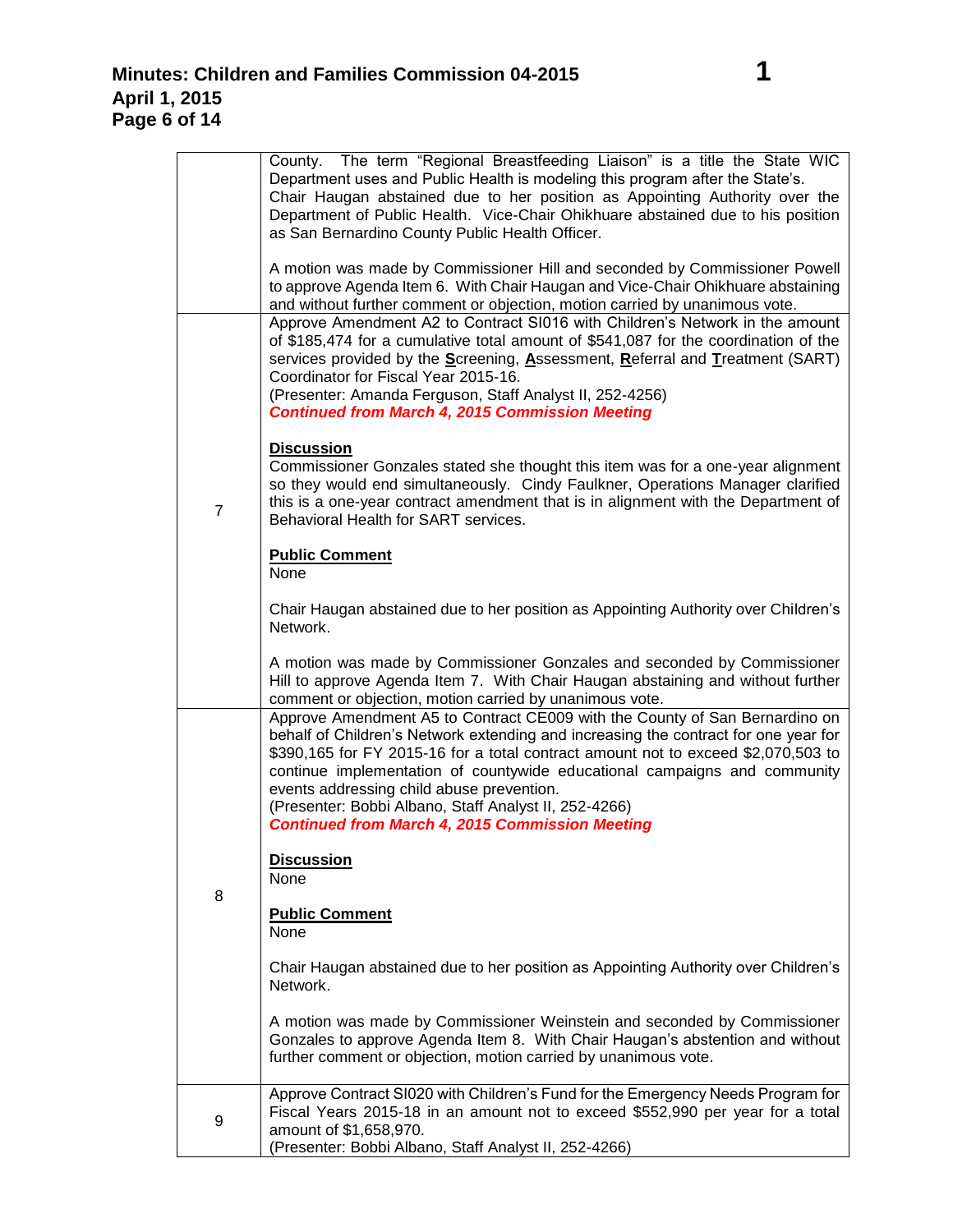|    | <b>Discussion</b><br>Karen Scott mentioned that further information about this item will be shared at the<br>upcoming Program and Budget Workshop in May.                                                                                                                                                                                                                                                                                                                                                                                                                                                                                                                                                                                                                                                                                                                                                                                                                                                                                                                          |
|----|------------------------------------------------------------------------------------------------------------------------------------------------------------------------------------------------------------------------------------------------------------------------------------------------------------------------------------------------------------------------------------------------------------------------------------------------------------------------------------------------------------------------------------------------------------------------------------------------------------------------------------------------------------------------------------------------------------------------------------------------------------------------------------------------------------------------------------------------------------------------------------------------------------------------------------------------------------------------------------------------------------------------------------------------------------------------------------|
|    | Commissioner Weinstein suggested contacting the "Medical Reserve Corps" of the<br>San Bernardino Medical Society. The Corps addresses medical emergencies, such<br>as in a disaster, earthquake, etc., and they may be a good resource to add into this<br>program since they also deal with children's needs.                                                                                                                                                                                                                                                                                                                                                                                                                                                                                                                                                                                                                                                                                                                                                                     |
|    | Commissioner Gonzales asked for the definition of hard goods. Ms. Albano<br>explained, for example, if a child needs a bed then Children's Fund would be able<br>to provide one. Other assistance may come in the form of paying utility bills or rent.                                                                                                                                                                                                                                                                                                                                                                                                                                                                                                                                                                                                                                                                                                                                                                                                                            |
|    | Karen Scott offered that Children's Fund may be able to share in their report at the<br>upcoming Program and Budget Workshop what types of hard goods First 5 has<br>supported in the past.                                                                                                                                                                                                                                                                                                                                                                                                                                                                                                                                                                                                                                                                                                                                                                                                                                                                                        |
|    | Commissioner Gonzales would like to know next steps for this program. Are there<br>other County programs or agencies doing this same thing?                                                                                                                                                                                                                                                                                                                                                                                                                                                                                                                                                                                                                                                                                                                                                                                                                                                                                                                                        |
|    | Commissioner Hill commented that when she saw these families in need while<br>working for the San Bernardino County Superintendent of Schools, the first resource<br>called was Community Action Partnership and Children's Fund was the last resort.                                                                                                                                                                                                                                                                                                                                                                                                                                                                                                                                                                                                                                                                                                                                                                                                                              |
|    | <b>Public Comment</b><br>Stacy Iverson, Chief Operating Officer for Children's Fund stated Children's Fund is<br>the last resort for some families, however, Children's Fund works with various other<br>agencies and has provided service (beds, clothing, hygiene items, etc.) for children<br>in the County for nearly 29 years. Families are also asked "who else have you<br>checked with", for example, Community Action Partnership, Catholic Charities, etc.<br>Children's Fund has partnerships with case managers who help see families through<br>to a place of self-sufficiency. For example, if rental assistance is provided to keep a<br>family from being homeless, the end goal is to help the family become more<br>stabilized and not just offer a "band-aid" solution. Children's Fund is one intervention<br>in partnership with numerous other organizations to help families become self-<br>sufficient. Children's Fund has policies and documentation in place to ensure that<br>funds from First 5 are solely used for children up to five years of age. |
|    | A motion was made by Commissioner Hill and seconded by Commissioner<br>Weinstein to approve Agenda Item 9. Without further comment or objection, motion<br>carried by unanimous vote.                                                                                                                                                                                                                                                                                                                                                                                                                                                                                                                                                                                                                                                                                                                                                                                                                                                                                              |
|    | Approve the Healthy Communities Initiative (HCI) Request for Proposals (RFP 15-<br>02) under the Systems and Networks Strategic Priority Area in the amount of \$1<br>million per year for a total amount of \$3 million for Fiscal Years 2015 through 2018.<br>(Presenter: Bobbi Albano, Staff Analyst II, 252-4266)                                                                                                                                                                                                                                                                                                                                                                                                                                                                                                                                                                                                                                                                                                                                                              |
| 10 | <b>Discussion</b><br>Commissioner Gonzales asked what this item is about and what does it pay for.<br>Commission Counsel Regina Coleman explained that the Healthy Communities<br>Initiative is to change the focus within a community, such as apples in schools, build<br>more playgrounds; to restructure the community so that there's walking paths, and<br>that citizens begin a lifestyle of healthier living. The RFP is to bring in providers and<br>cities to collaborate and continue to build on that initiative.                                                                                                                                                                                                                                                                                                                                                                                                                                                                                                                                                      |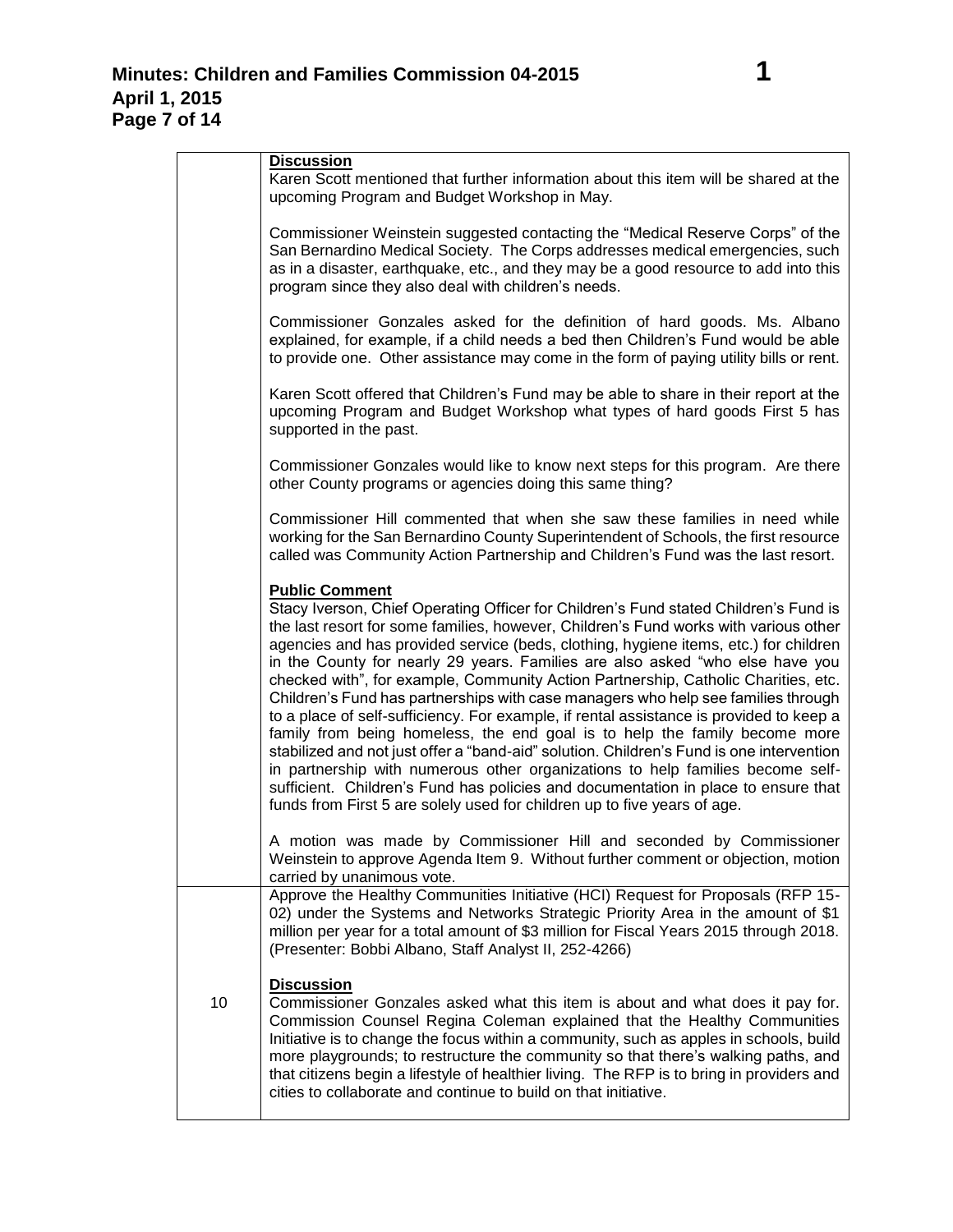|                 | Commissioner Gonzales asked what does three million dollars pay for in that<br>system? Counsel answered we don't know yet as this is an RFP and proposals<br>have yet to be received.                                                                                                                                                                                                                                                                                                                                                                                                                                           |
|-----------------|---------------------------------------------------------------------------------------------------------------------------------------------------------------------------------------------------------------------------------------------------------------------------------------------------------------------------------------------------------------------------------------------------------------------------------------------------------------------------------------------------------------------------------------------------------------------------------------------------------------------------------|
|                 | Karen Scott stated that this RFP was brought before the Commission last month<br>and the outcomes were listed.                                                                                                                                                                                                                                                                                                                                                                                                                                                                                                                  |
|                 | Commissioner Powell stated that additional information would be appreciated on<br>this item especially in light of First 5 declining funds and the expectation being that,<br>once this item is approved, that the Commission, in good faith, will be called upon<br>to fund those agencies deemed viable for this project.                                                                                                                                                                                                                                                                                                     |
|                 | <b>Public Comment</b><br>Frances Rodriguez, Healthy Big Bear Coalition                                                                                                                                                                                                                                                                                                                                                                                                                                                                                                                                                          |
|                 | Vice-Chair Ohikhuare abstained since the Department of Public Health is<br>responsible for obtaining Healthy Communities certifications and Dr. Ohikhuare is<br>Public Health Officer for the department.                                                                                                                                                                                                                                                                                                                                                                                                                       |
|                 | A motion was made by Commissioner Weinstein and seconded by Commissioner<br>Hill to approve Agenda Item 10. With Vice-Chair Ohikhuare abstaining and without<br>further comment or objection, motion carried by unanimous vote.                                                                                                                                                                                                                                                                                                                                                                                                 |
|                 | Approve Contract SI019 with Loma Linda University Research Affairs for the Autism<br>Assessment Center of Excellence (AACE) in an amount not to exceed \$150,000 per<br>year (for the remainder of FY 2014-15 and FY 2015-16) for a cumulative total of<br>\$300,000.                                                                                                                                                                                                                                                                                                                                                           |
| 11              | (Presenter: Karen E. Scott, Executive Director, 252-4252)<br><b>Continued from March 4, 2015 Commission Meeting</b>                                                                                                                                                                                                                                                                                                                                                                                                                                                                                                             |
|                 | <b>Discussion</b><br>Commissioner Powell questioned how a center located in Loma Linda would help<br>anyone in his area.                                                                                                                                                                                                                                                                                                                                                                                                                                                                                                        |
|                 | <b>Public Comment</b><br>Roger Uminski, IEHP, stated there are SART centers to help with these<br>assessments and this program is designed to supplement the programs already in<br>place in the community. With the generous support of First 5 San Bernardino, First<br>5 Riverside and IEHP to provide start-up funding, this center should be self-<br>sustaining in 24 months. The insurance companies involved such as IEHP, Kaiser,<br>Molina Healthcare have the responsibility and obligation to provide autism services<br>for these children. IEHP has committed to pre-pay for these services due to the<br>demand. |
|                 | Commissioner Gonzales abstained due to her position on the IEHP Board.                                                                                                                                                                                                                                                                                                                                                                                                                                                                                                                                                          |
|                 | A motion was made by Commissioner Powell and seconded by Commissioner<br>Ohikhuare to approve Agenda Item 11. With Commissioner Gonzales's abstention<br>and without further comment or objection, motion carried by unanimous vote.                                                                                                                                                                                                                                                                                                                                                                                            |
| 12 <sub>2</sub> | Approve Family Literacy Development Services (RFP 13-03) Contract Amendments<br>for Fiscal Year 2015-16 in the amount of \$726,785 for a cumulative total amount of<br>\$2,333,152 for Fiscal Years 2013 through 2016 with the following:<br>A. Child Care Resource Center, Contract EC021 A1 in the amount of \$97,433<br>B. Chino Valley Unified School District, Contract EC022 A1 in the amount of<br>\$118,870<br>C. County Service Area 20 Joshua Tree, Special Districts Department,                                                                                                                                     |
|                 | Contract EC024 A1 in the amount of \$20,701                                                                                                                                                                                                                                                                                                                                                                                                                                                                                                                                                                                     |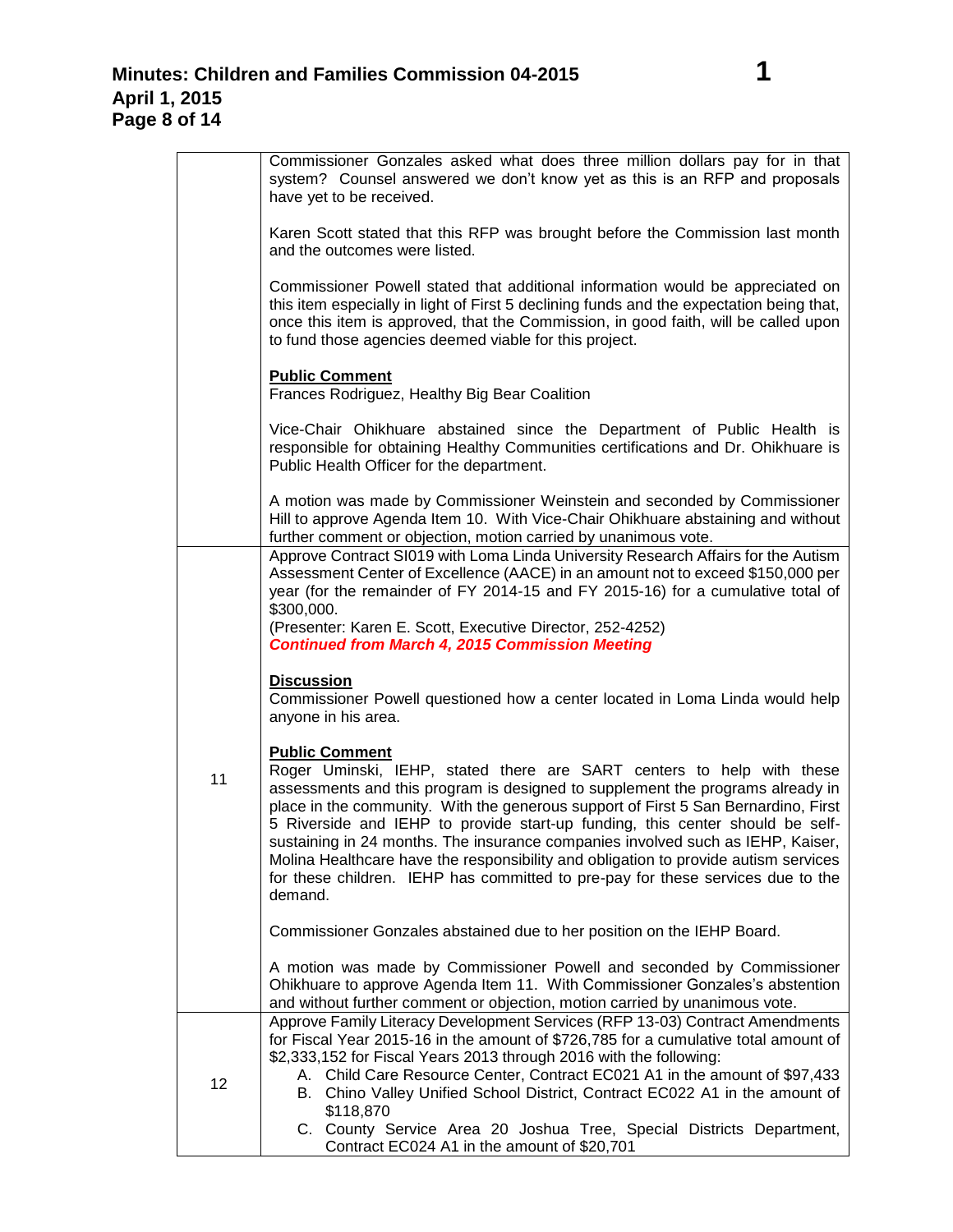|    | D. Rim Family Services Inc., Contract EC025 A1 in the amount of \$211,122<br>E. Save the Children Federation, Inc., Contract EC027 A1 in the amount of                                                                                                                                                                                                                                                                                                                                                                                                                                                                                                                                                                                                                                                                                                                                                                                                                                                                                                                                                                                                                                                                                                                                                                                                                                                                                                                                                                                                                                                                                                                                                                                                                                                                                                                                                                                                                                                                                                                                                                                                                                                                                                                                                                                                                                                                          |
|----|---------------------------------------------------------------------------------------------------------------------------------------------------------------------------------------------------------------------------------------------------------------------------------------------------------------------------------------------------------------------------------------------------------------------------------------------------------------------------------------------------------------------------------------------------------------------------------------------------------------------------------------------------------------------------------------------------------------------------------------------------------------------------------------------------------------------------------------------------------------------------------------------------------------------------------------------------------------------------------------------------------------------------------------------------------------------------------------------------------------------------------------------------------------------------------------------------------------------------------------------------------------------------------------------------------------------------------------------------------------------------------------------------------------------------------------------------------------------------------------------------------------------------------------------------------------------------------------------------------------------------------------------------------------------------------------------------------------------------------------------------------------------------------------------------------------------------------------------------------------------------------------------------------------------------------------------------------------------------------------------------------------------------------------------------------------------------------------------------------------------------------------------------------------------------------------------------------------------------------------------------------------------------------------------------------------------------------------------------------------------------------------------------------------------------------|
|    | \$278,659<br>(Presenter: Ruth Ann Martinez, Staff Analyst II, 252-4264)                                                                                                                                                                                                                                                                                                                                                                                                                                                                                                                                                                                                                                                                                                                                                                                                                                                                                                                                                                                                                                                                                                                                                                                                                                                                                                                                                                                                                                                                                                                                                                                                                                                                                                                                                                                                                                                                                                                                                                                                                                                                                                                                                                                                                                                                                                                                                         |
|    | <b>Discussion</b><br>None                                                                                                                                                                                                                                                                                                                                                                                                                                                                                                                                                                                                                                                                                                                                                                                                                                                                                                                                                                                                                                                                                                                                                                                                                                                                                                                                                                                                                                                                                                                                                                                                                                                                                                                                                                                                                                                                                                                                                                                                                                                                                                                                                                                                                                                                                                                                                                                                       |
|    | <b>Public Comment</b><br>None                                                                                                                                                                                                                                                                                                                                                                                                                                                                                                                                                                                                                                                                                                                                                                                                                                                                                                                                                                                                                                                                                                                                                                                                                                                                                                                                                                                                                                                                                                                                                                                                                                                                                                                                                                                                                                                                                                                                                                                                                                                                                                                                                                                                                                                                                                                                                                                                   |
|    | A motion was made by Commissioner Gonzales and seconded by Commissioner<br>Hill to approve Agenda Item 12. Without further comment or objection, motion<br>carried by unanimous vote.                                                                                                                                                                                                                                                                                                                                                                                                                                                                                                                                                                                                                                                                                                                                                                                                                                                                                                                                                                                                                                                                                                                                                                                                                                                                                                                                                                                                                                                                                                                                                                                                                                                                                                                                                                                                                                                                                                                                                                                                                                                                                                                                                                                                                                           |
| 13 | Approve Early Care and Education (RFP 11-03) Contract Amendments for Fiscal<br>Year 2015-16 in the amount of \$5,136,658 for a cumulative total amount from Fiscal<br>Years 2012 through 2016 of \$23,108,544 with the following:<br>A. Barstow Unified School District EC012 A2 in the amount of \$513,086<br>B. County of San Bernardino Preschool Services Department EC007A2 in the<br>amount of \$397,543<br>C. Easter Seals of California EC005 A2 (Infant Toddler) in the amount of<br>\$242,143<br>D. Fontana Unified School District EC009 A2 in the amount of \$1,077,461<br>E. Hesperia Unified School District EC013 A2 in the amount of \$747,781<br>F. Lucerne Valley Unified School District EC014 A2 in the amount of \$91,083<br>G. Lucerne Valley Unified School District EC015 A1 in the amount of \$250,722<br>H. Rialto Unified School District EC016 A2 in the amount of \$1,053,038<br>I. San Bernardino City Unified EC010 A2 in the amount of \$670,648<br>Item 13 I continued to May 6, 2015 Commission Meeting<br>J. San Bernardino City Unified Adult School District EC011 A2 in the amount<br>of \$93,153<br>(Presenter: Chrystina Smith-Rasshan, Staff Analyst II, 252-4267)<br><b>Discussion</b><br>Commissioner Gonzales stated she shared this information with County<br>Superintendent of Schools and believes it is important to stop working in a vacuum.<br>Commissioner Gonzales stated she asked Ted Alejandre if he was aware how much<br>money First 5 is investing in education. Mr. Alejandre is vested in this effort and<br>Commissioner Gonzales believes all appropriate parties should meet, listen and<br>share information with no stone unturned when it comes to this size of investment<br>for the future of our young children.<br>Commissioner Powell noted exploratory learning that is common to quality<br>education is far different from what teachers have been accustomed to. The way<br>we write these requirements is to take into consideration not only what we expect of<br>the program but perhaps cast a broader net and train those around us to be able to<br>accept these programs.<br>Chair Haugan abstained on Item 13B due to her position as the appointing authority<br>for Preschool Services Department.<br>Vice-Chair Ohikhuare abstained on Item 13B due to his position on the Shared<br>Governing Board for Preschool Services Department. |
|    | Commissioner Gonzales abstained on Item 13B due to her position on the Shared<br>Governing Board for Preschool Services Department.                                                                                                                                                                                                                                                                                                                                                                                                                                                                                                                                                                                                                                                                                                                                                                                                                                                                                                                                                                                                                                                                                                                                                                                                                                                                                                                                                                                                                                                                                                                                                                                                                                                                                                                                                                                                                                                                                                                                                                                                                                                                                                                                                                                                                                                                                             |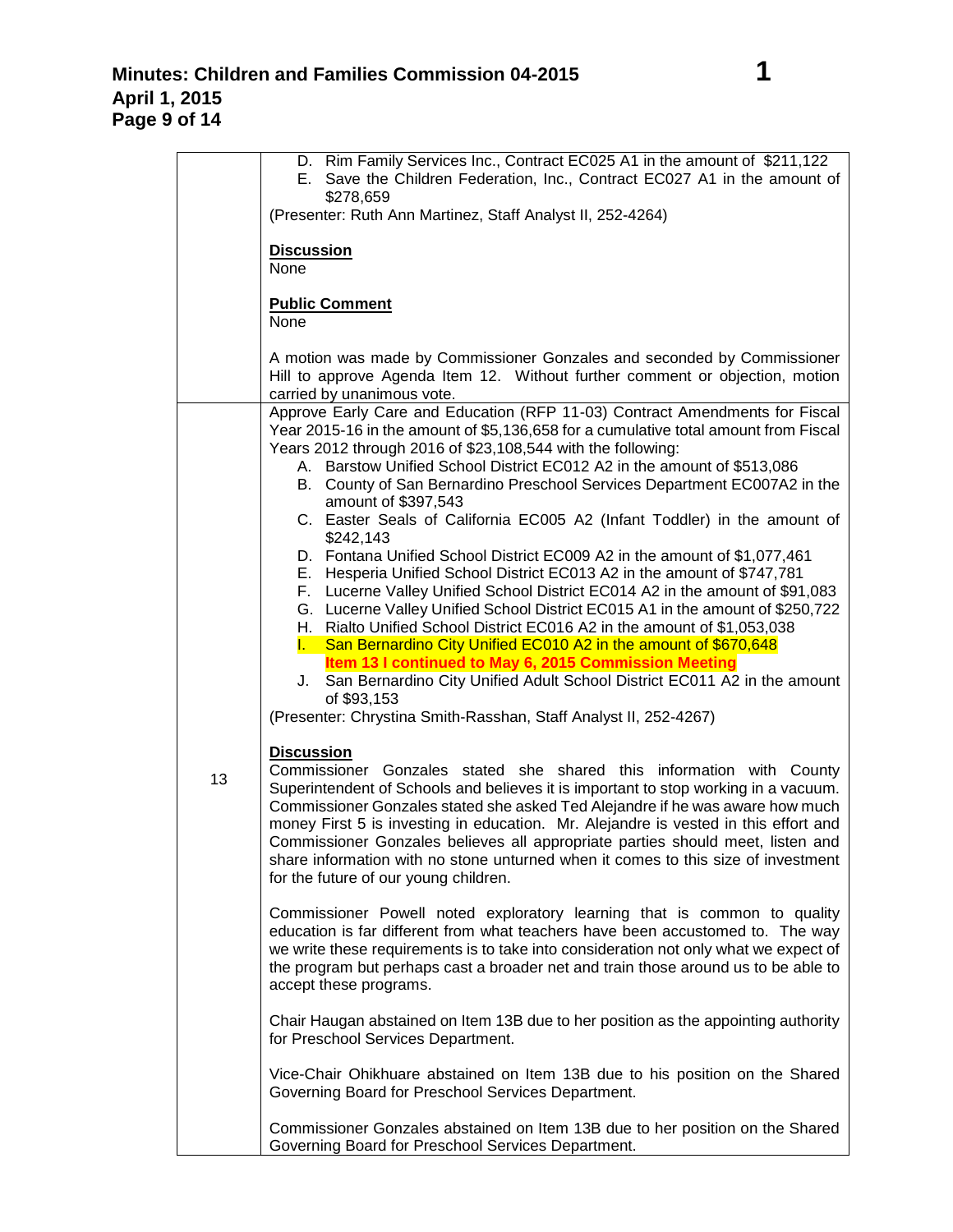|    | Commissioner Hill abstained on Item 13J due to her position on the Superintendent<br>of School Board.                                                                                                                                                                                                                                                                                                     |
|----|-----------------------------------------------------------------------------------------------------------------------------------------------------------------------------------------------------------------------------------------------------------------------------------------------------------------------------------------------------------------------------------------------------------|
|    | <b>Public Comment</b><br>Dr. Pat Krizek, Rialto Unified School District                                                                                                                                                                                                                                                                                                                                   |
|    | A motion was made by Commissioner Weinstein and seconded by Commissioner<br>Powell to approve Agenda Item 13. With the abstentions noted above and without<br>further comment or objection, motion carried by unanimous vote.                                                                                                                                                                             |
|    | Approve Amendment A1 to Contract EC028 with the County of San Bernardino<br>Preschool Services Department (PSD) in the amount of \$176,000 per year in<br>support of the Early Head Start - Child Care Partnership (EHS-CCP), for a<br>cumulative total amount of \$792,000 for Fiscal Years 2014 through 2019.<br>(Presenter: Chrystina Smith-Rasshan, Staff Analyst II, 252-4267)                       |
|    | <b>Discussion</b><br>Commissioner Gonzales commented that she liked the item, however, the actual<br>agenda document was poorly written.                                                                                                                                                                                                                                                                  |
| 14 | Chair Haugan abstained due to her position as Appointing Authority over Preschool<br>Services Department.                                                                                                                                                                                                                                                                                                 |
|    | Vice-Chair Ohikhuare abstained due to his position on the Shared Governing Board<br>for Preschool Services Department.                                                                                                                                                                                                                                                                                    |
|    | Commissioner Gonzales abstained on due to her position on the Shared Governing<br>Board for Preschool Services Department.                                                                                                                                                                                                                                                                                |
|    | <b>Public Comment</b><br>None                                                                                                                                                                                                                                                                                                                                                                             |
|    | A motion was made by Commissioner Vargas and seconded by Commissioner<br>Weinstein to approve Agenda Item 14. With the abstentions noted above and<br>without further comment or objection, motion carried by unanimous vote.<br>Approve Contract IC027 with VIVA Strategy + Communications in the amount of<br>\$150,255 for Fiscal Years 2014-15 and 2015-16 to support Quality Rating                  |
|    | Improvement Systems.<br>(Presenter: Karen E. Scott, Executive Director, 252-4252)                                                                                                                                                                                                                                                                                                                         |
|    | <b>Discussion</b><br>Commissioner Powell was unsure what the final product is supposed to look like.<br>Nicole Tanner was called to the podium.                                                                                                                                                                                                                                                           |
| 15 | <b>Public Comment</b><br>Nicole O. Tanner, Ph.D., Managing Partner, VIVA Strategy + Communications                                                                                                                                                                                                                                                                                                        |
|    | Dr. Tanner explained that the final product will be a strategic plan for education for<br>the quality rating improvement system. With VIVA's assistance First 5 will also be<br>prepared to submit for future QRIS block grants. At this time, F5SB is not eligible to<br>apply for them due to a lack of an operational QRIS. VIVA's support will help position<br>First 5 to apply for those resources. |
|    | First 5 California has recently made a shift to align their quality improvement and<br>early learning programs around the quality rating improvement systems. Nationally,<br>this is the direction that states are going. The goal is to put in place a quality rating<br>improvement system and a strategic plan and be in a position to apply for much                                                  |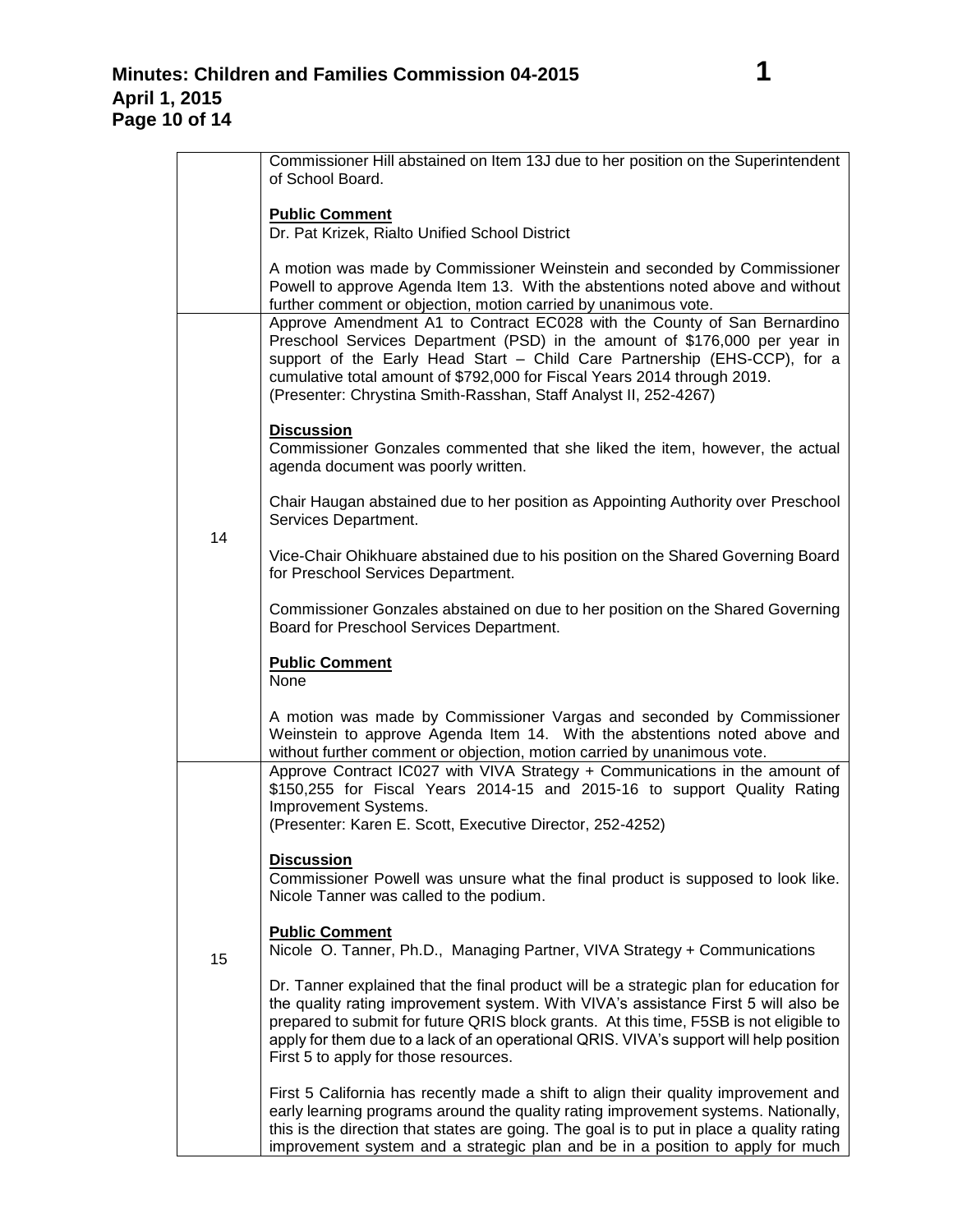| needed additional funding. First 5 will be working with an implementation team to<br>have an operational system in place and be able to rate programs.                                                                                                                                                                                                                                                                                                                                                                                                                                                                                |
|---------------------------------------------------------------------------------------------------------------------------------------------------------------------------------------------------------------------------------------------------------------------------------------------------------------------------------------------------------------------------------------------------------------------------------------------------------------------------------------------------------------------------------------------------------------------------------------------------------------------------------------|
| At each county level, you can design your system based on your assets but across<br>the state in California you must use the same quality matrix that establishes the<br>quality standards. Within those quality standards, the use of ERS - (environmental<br>rating scales), CLASS, ASQ and/or DRDP are required elements. There is<br>discussion occurring throughout the State as to whether to continue the rating tools<br>based on the cost (reliable assessors). VIVA will work with the Commission to<br>understand and take action through what it takes to put the system in place and<br>make the Statewide requirements. |
| Commissioner Powell asked if this was First 5 responsibility to give oversight to this<br>process because the providers for early education programs all have to be<br>responsible for complying with ERS. Dr. Tanner stated yes, however, they do not                                                                                                                                                                                                                                                                                                                                                                                |

process because the providers for early education programs all have to be responsible for complying with ERS. Dr. Tanner stated yes, however, they do not have to meet the same levels of reliability or standards as established by the State QRIS. They can do ERS but they have to have reliable assessors.

Karen Scott stated we are not giving oversight; our approach is supporting our Strategic Priority Area 2, we are a convener and we would like to fund the organization and not the assessments.

Commissioner Gonzales asked if there is buy-in from our partners since they will be paying to have access and is this a one-time expense? Are there any on-going operating costs? Are assessors an additional cost?

Karen Scott stated First 5 staff met with partners in December 2014 and there is definitely buy-in, even to the point where a regional collaborative is being discussed. The reason behind First 5's support of this program is that our partners can apply for funding to pay for the assessors. This is a capacity building effort.

A motion was made by Commissioner Powell and seconded by Commissioner Gonzales to approve Agenda Item 15. Without further comment or objection, motion carried by unanimous vote.

Establish an ad hoc committee to address strategic vision and the development of a policy agenda platform for the Commission related to local and global issues that affect children and families.

(Presenter: Karen E. Scott, Executive Director, 252-4252)

## **Discussion**

16

Chair Haugan asked Commissioners Gonzales and Vargas if they would like to chair and formulate a vision for this committee. Commissioner Vargas stated his vision was to put together some policies and objectives and goals. Chair Haugan suggested the two Commissioners come up with a framework and notify the other Commissioners if additional input is needed. Commissioner Weinstein stated he would like to be part of the committee.

Karen Scott mentioned this will be discussed at the upcoming Program Workshop and the Commission agreed to not make any decisions yet and address this topic at the workshop.

**Public Comment**

None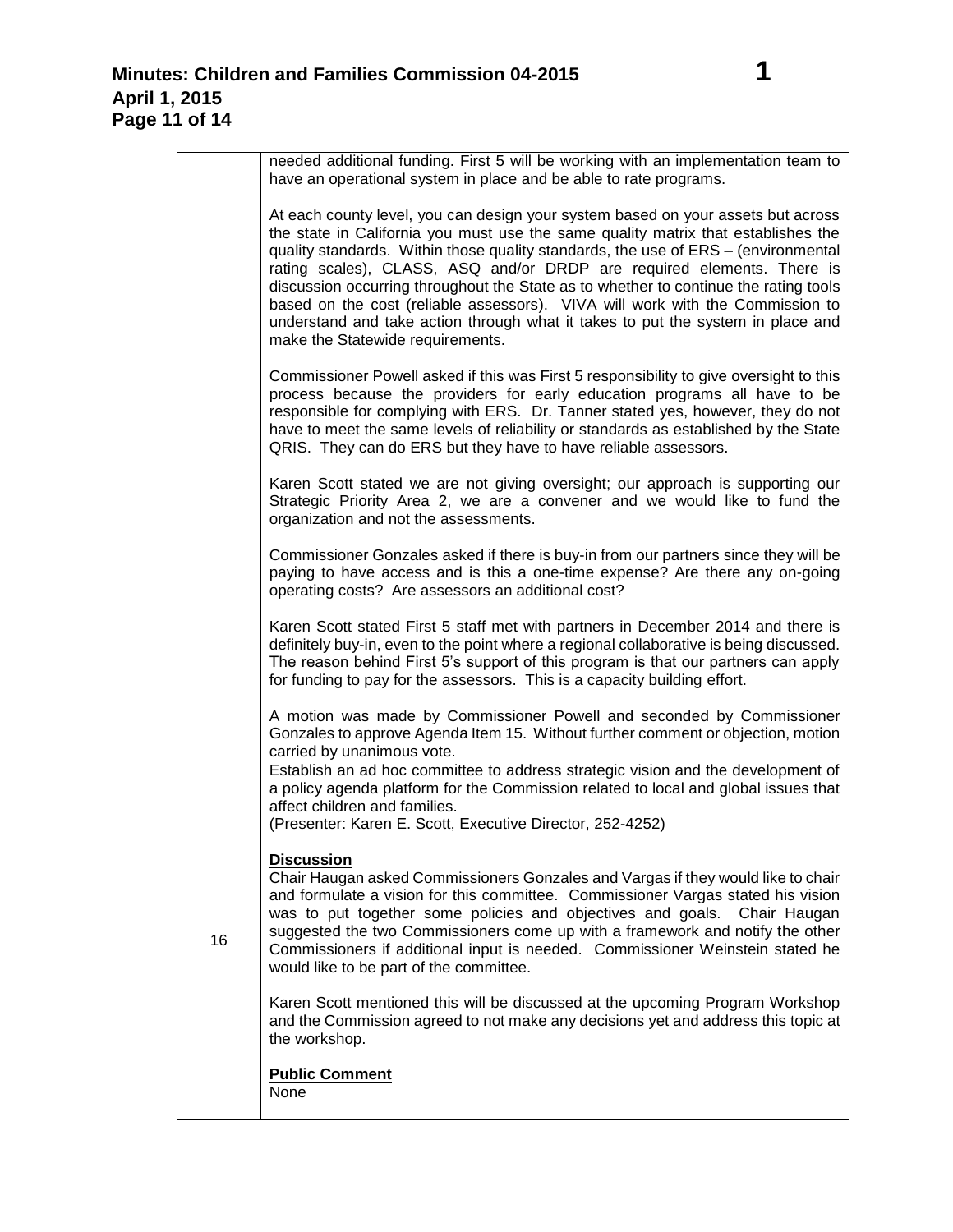|    | A motion was made by Commissioner Gonzales and seconded by Commissioner<br>Vargas to approve Agenda Item 16. Without further comment or objection, motion                                                                                                                                                                                                                                                                                                                                                                                                |
|----|----------------------------------------------------------------------------------------------------------------------------------------------------------------------------------------------------------------------------------------------------------------------------------------------------------------------------------------------------------------------------------------------------------------------------------------------------------------------------------------------------------------------------------------------------------|
| 17 | carried by unanimous vote.<br>Approve an increase of \$500,000 per year in funding for the Family and Community<br>Support and Partnerships - Family Services Support (FCSP-FSS), Request for<br>Proposals (RFP) 14-02 for FY 2015-18, from \$3.5 million per year to \$4 million per<br>year for a total of \$12 million for the three-year funding cycle.<br>(Presenter: Cindy Faulkner, Operations Manager, 252-4253)                                                                                                                                 |
|    | <b>Discussion</b><br>Chair Haugan asked what would happen if we don't give the funding; will fewer<br>families be served or will there be enough money to do anything? Cindy Faulkner<br>stated if the item is not approved, staff will re-enter into negotiations and either the<br>number of families will need to be reduced or reduce the number of funded<br>contractors. Either way, it will impact the number of families being served.                                                                                                           |
|    | Commissioner Hill asked if this item is not approved, what is the criteria on who will<br>not receive funding? Ms. Faulkner answered that careful review of geographical<br>areas being covered will be examined, the capacity of the organization, and the<br>numbers that are slated to be served. There are many variables to take into<br>consideration.                                                                                                                                                                                             |
|    | Vice-Chair Ohikhare asked how did we get to the point today where we are being<br>asked to give more money? Ms. Faulkner answered originally based on dwindling<br>First 5 monies, an investment of \$10.5 million was recommended for three years.<br>Based on the proposals received and the re-assessment of available funds slated<br>for the next three years, it was determined \$500,000 should be added to this effort<br>to serve more families in need based on proposals submitted.                                                           |
|    | Karen Scott stated that in this funding cycle, which is reduced by nearly \$6 million<br>for Family Support, we are using a new model and it's not apples to apples. The<br>Executive Staff made a recommendation as to how much should be put aside for<br>the Family Support initiative. That suggestion was \$10.5 million and later<br>determined not quite enough. The new program/system process is a little more<br>costly, but the outcomes are measurable and likely to be more consistent and<br>positive, than in our previous funding cycle. |
|    | Commissioner Gonzales asked if the \$500,000 has a timeline by which we need to<br>spend it? Ms. Faulkner answered no and when the Commission meets on May 11th<br>for the Program Workshop we will be reviewing next year's budget and long-term<br>financial plan and from there we can make the adjustments accordingly. Ms.<br>Faulkner stated First 5 is within its allocation.                                                                                                                                                                     |
|    | Commissioner Powell noted that this commitment represents about 20 percent of<br>First 5 revenue received. Does this commitment represent one/fifth of the total<br>interest for First 5? A pie chart would be helpful that shows everything First 5 funds.                                                                                                                                                                                                                                                                                              |
|    | Ms. Faulkner answered that reference materials will be available to the<br>Commissioners on May 11 <sup>th</sup> . In the new Strategic Plan, First 5 did not commit to<br>such a structured allocation, like a pie chart, in order to give the Commission<br>flexibility to utilize funds in multiple areas without restricting funding in any particular<br>area.                                                                                                                                                                                      |
|    | Debora Dickerson-Sims commented that in the five-year plan there is an allocation<br>for \$27 million for programs. The items staff have asked the Commission to approve                                                                                                                                                                                                                                                                                                                                                                                 |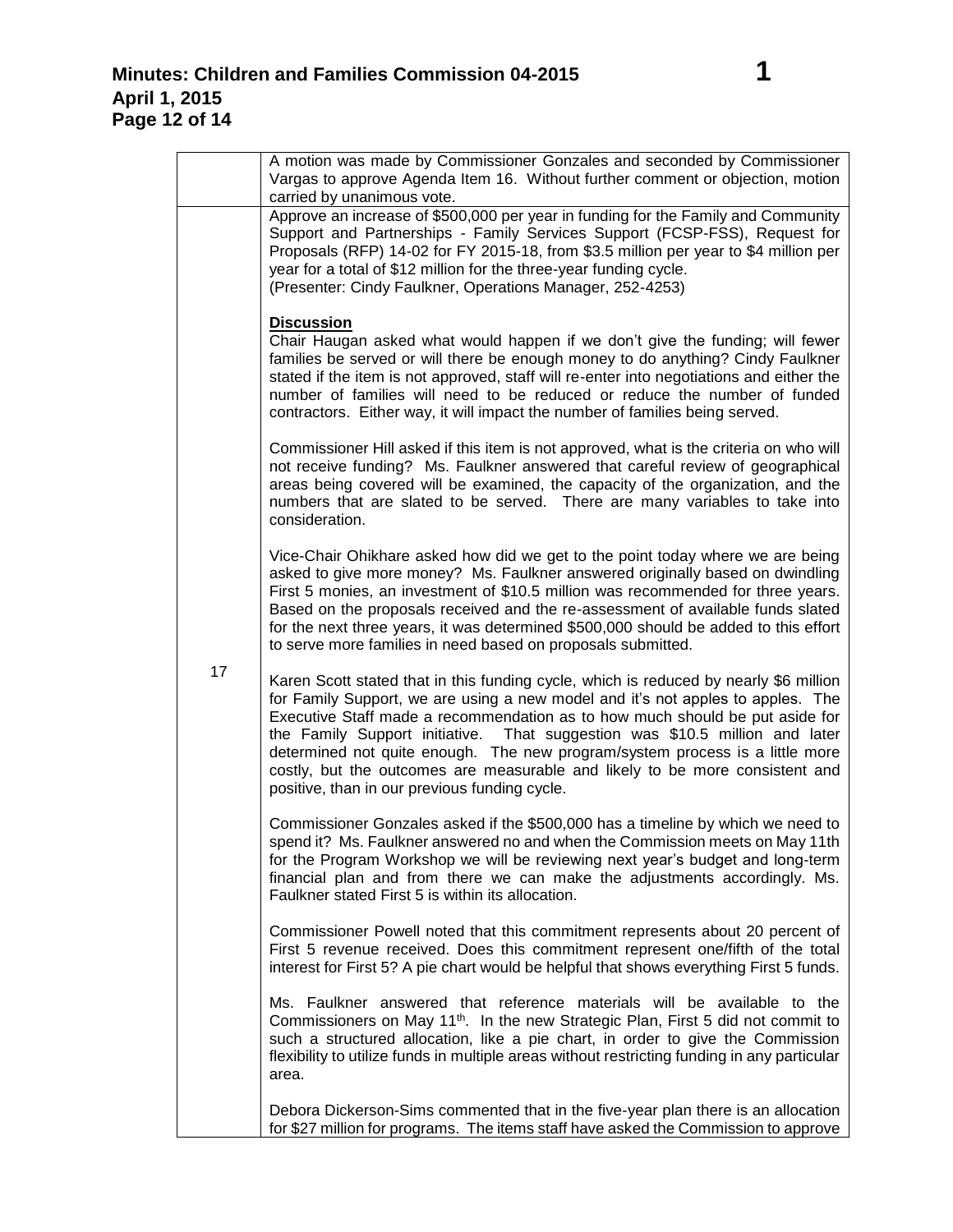| are still within the \$27 million. We are keeping track of what has been allocated in<br>the five-year plan which will be reviewed with the Commission on May 11 <sup>th</sup> .                                                                                                                                                                                                                                                                                                                                                                     |
|------------------------------------------------------------------------------------------------------------------------------------------------------------------------------------------------------------------------------------------------------------------------------------------------------------------------------------------------------------------------------------------------------------------------------------------------------------------------------------------------------------------------------------------------------|
| Chair Haugan commented it is not unusual for agency requests to come in at a<br>higher dollar amount than the RFP intended to fund.                                                                                                                                                                                                                                                                                                                                                                                                                  |
| Commissioner Gonzales stated she asked about the timeline to determine if there<br>were any time constraints. Commissioner Gonzales asked if there were identified<br>measured results and also, what kind of quality deliverables are we getting up to this<br>point? Are there any changes we would like to consider and not just allocate more<br>money because we have it? Commissioner Gonzales would like to see data-based<br>results – are these contractors living up to their obligations? Are they the quality<br>standards that we want? |
| It was explained to Commissioner Gonzales that this is a Request for Proposals of<br>which no proposals have yet been received by staff.                                                                                                                                                                                                                                                                                                                                                                                                             |
| Commissioner Hill commented that she strongly recommends to have faith in First<br>5 staff, in that, they have done their due diligence, saved every dollar possible and<br>are using funds in the best possible way and hopes the Commission entertains a<br>motion to accept this recommendation.                                                                                                                                                                                                                                                  |
| <b>Public Comment</b><br><b>None</b>                                                                                                                                                                                                                                                                                                                                                                                                                                                                                                                 |
| A motion was made by Commissioner Hill and seconded by Commissioner<br>Ohikhuare to approve Agenda Item 17. With Commissioners Gonzales and Vargas<br>opposed and without further comment or objection, motion carried by unanimous<br>vote.                                                                                                                                                                                                                                                                                                         |

| Item No. | <b>INFORMATION</b>                                                                                                                              |
|----------|-------------------------------------------------------------------------------------------------------------------------------------------------|
| 18       | Receive Information about University of California Cooperative Extension (UCCE)<br>program.<br>(Presenter: Scott McGrath, Supervisor, 252-4259) |

| <b>Public Comment</b>             | None                                                                     |
|-----------------------------------|--------------------------------------------------------------------------|
| <b>Commissioner</b><br>Roundtable | None                                                                     |
| <b>Adjournment</b>                | Without further comment or objection, the meeting adjourned at 4:53 p.m. |